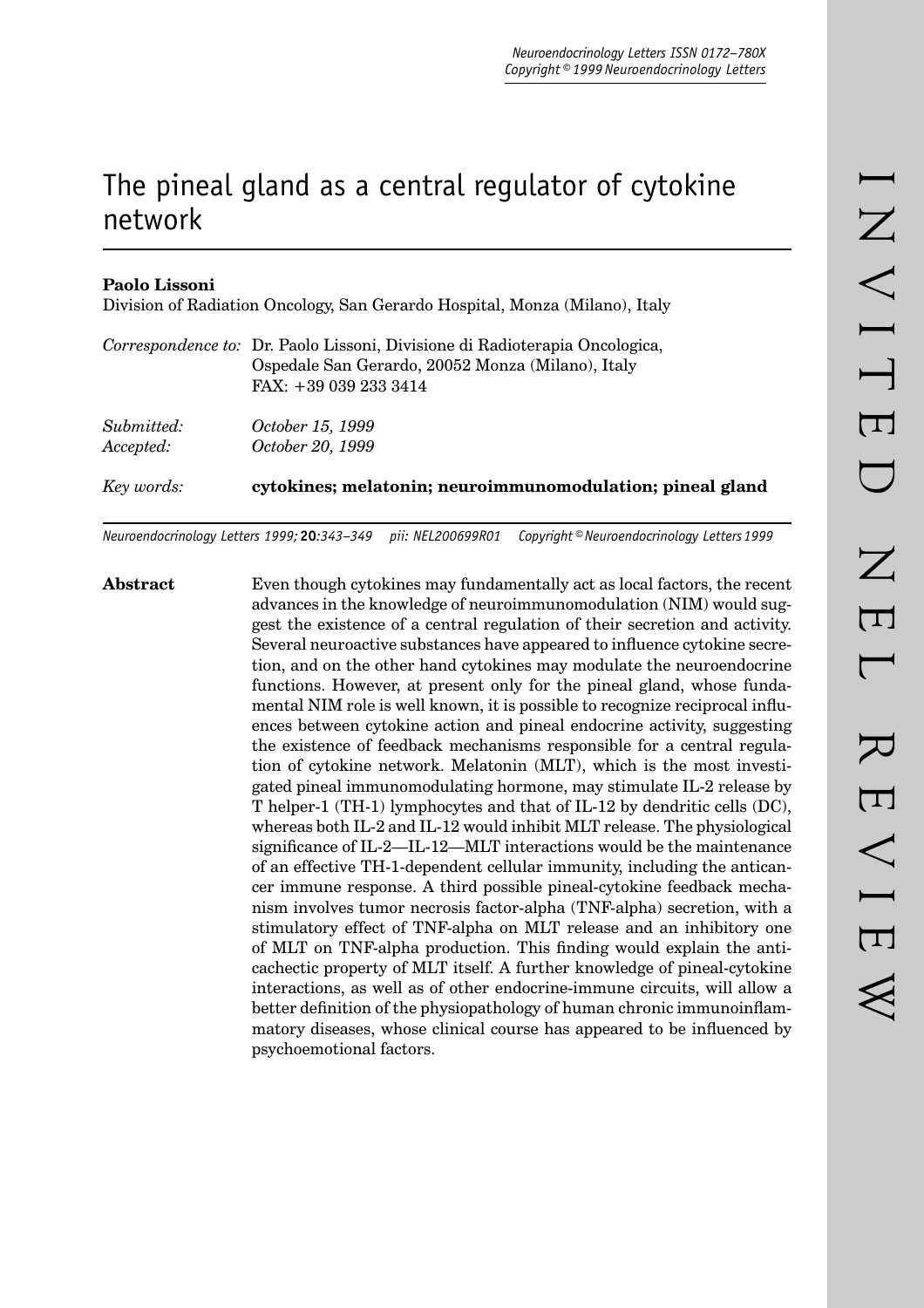## **1. Introduction**

Cytokines may be either detrimental or therapeutic for the living organisms [1]. They may either destroy or repaire the structure of the organs. Generally, it is a common opinion that cytokines may substantially act as local factors, only active where locally produced. However, because of their fundamental role in human physiopathology, it is probable that the local production and activity of cytokines may be under a central regulatory control, capable of piloting their functions on the basis of the general status of the various biological systems. In fact, several neuroactive substances, produced by both central nervous systems (CNS) and peripheral nervous systems (PNS), may influence cytokine secretion and amplify or reduce their biological activity [2]. Both positive and negative feedback mechanisms have been described within the cytokine network [1]. Obviously, the evidence of several positive feedback mechanisms makes the cytokine system as more difficult to be investigated with respect to the endocrine system, which is mainly characterized by negative feedback circuits.

Within the neuroimmunomodulation (NIM), a fundamental immunoregulatory role has been proven to be exerted by the pineal gland, through the circadian release of melatonin (MLT) and other less investigated indoles and neuropeptides [3]. The importance of the pineal gland in the regulation of cytokine production and activity is confirmed by the fact that pharmacological or surgical pinealectomy produces evident changes in cytokine secretion, namely in the release of IL-2 [4], with a following generation of an immunosuppressive status. On the other hand, several experimental studies have suggested that cytokines may modulate the pineal function [5, 6]. In more detail, MLT release from the pineal has been shown to be influenced by IL-2  $[5]$ , IL-12  $[7]$ , tumor necrosis factor-alpha [8] and granulocyte-macrophage colony stimulating factor (GM-CSF) [9].

It is known that the pineal gland contains two major cell populations, consisting of pinealocytes and glial cells [3]. A present, it is still unknown whether pinealocytes may express cytokine receptors. In contrast, it has been well demonstrated that glial cells, which originate from the monocyte-macrophage cell line, may express receptors for several cytokines [2]. Since pineal glial cells modulate the metabolic functions of pinealocytes [3], it is not necessary that pinealocytes may express cytokine receptors to explain their response to the action of cyto-kines, which could influence them indirectly by acting on the glial cells of the pineal gland. In any case, further studies will be necessary to establish whether pinealocytes may indirectly express cytokine receptors.

## **2. Physiology of Neuroimmunomodulation**

Lymphocytes are one of the most important target cells for NIM. As far as lymphocyte physiology is concerned, until few years ago a great value was clinically assigned to T helper/T suppressor lymphocyte ratio (CD4/CD8), and a decrease in its value was considered as an expression of immunosuppression [10]. In the last years, the fundamental advances in the knowledge of the immune system have allowed us to identify more physiopathologically and clinically significant immune parameters, consisting of T helper-1 (TH-1)/T helper-2 (TH-2) ratio (TH-1/TH-2) [11, 12], TH-1 and TH-2 being the main cells responsible for the activation of cellular or humoral immune response, respectively. TH-1 hypofunction and TH-2 hyperfunction would represent the main immune alteration occurring in human diseases. TH-1 hypofunction may predispose to cancer, whereas TH-2 hyperfunction may predispose to allergic and autoimmune diseases [11, 12]. In addition, it may be suggested that TH-1/TH-2 ratio constitues a useful immune parameter to explain the great variety of immunomodulating effects induced by hormones and neuroactive substances, as well as those of psychoemotional factors [13, 14].

According to NIM knowledge, both stress and pleasure conditions may influence the neuroendocrinoimmune interactions [15, 16]. Stress activates the hypothalamic-pituitary-adrenal (HPA) axis [17]. Infections and inflammations also activate the HPA axis through cytokines released from the activated immune cells [18]. HPA axis-stimulating activity is exerted by most cytokines, including IL-1, IL-2, IL-6, IL-12 and TNF-alpha [17]. At present, cytokine-HPA axis is the most investigated neuroimmunomodulatory feedback mechanism. The aim of cytokine-HPA axis is the protection against the risk of an exaggerated immune response, which could predispose to autoimmune or allergic disease [12]. However, on the other hand the existence of concomitant endocrine-cytokine feedback circuits, must be considered, mainly involving the pineal gland, whose aim is the protection against the risk of an immune hyporesponse to infectious agents and eventual transformed cells [7]. A typical deficiency of cytokine-HPA axis has been described in autoimmune disease [1]. All hormones and neuroactive agents released during stress, including corticosteroids, catecholamines and opi-oids, are characterized by a common mechanism of action, consisting of the stimulation of T helper-0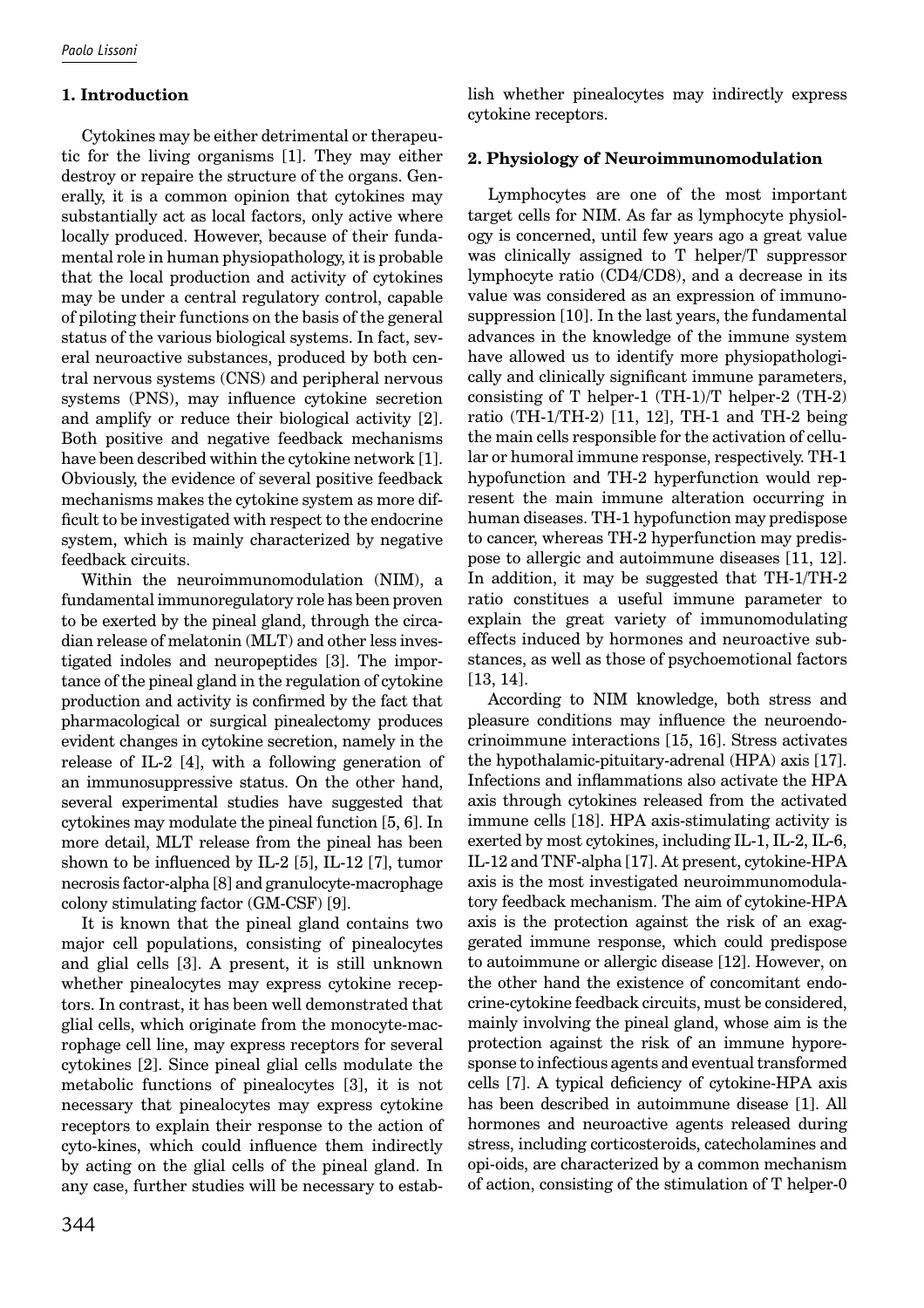(TH-0) differentiation into TH-2 cells and of the inhibition of TH-1 differentiation  $[19, 20]$ . This finding would be at least in part mediated by the inhibition of the dendritic cell (DC) induced release of IL-12 [19, 21], which is the main factor responsible for TH-1 differentiation. Therefore, IL-12 deficiency would allow a preferential differentiation of TH-0 into TH-2 cells, a consequent release of IL-4 and a following further enhanced TH-2 differentiation. On the other hand, neurohormones and neuroactive agents related to psychic and spiritual pleasure conditions and to expansion of consciousness, such as pineal hormones, GABA-A agonists and cannabinoid substances, would mainly activate TH-1 differentiation, even though there are still controversial results, particularly those concerning the action of endogenous cannabinergic agonists, namely arachidonyl-ethanolamide, the socalled anandamide [22]. Therefore, stress and pleasure would mainly activate TH-2 and TH-1 lymphocyte functions respectively [19]. Then, stress—by activating TH-2 dependent immune function—would predispose to autoimmune and allergic diseases, whereas the concomitant TH-1 hypofunction may be a risk factor for cancer. On the other hand, relaxation, spiritual experiences and sexual pleasure would activate TH-1 pineal axis, with a following reduced risk of autoimmune diseases and an increased resistance against cell proliferation. According to the knowledge available up to now, the pineal hormone MLT would be the main endogenous anti-stress substance, capable of counteracting stress-related chemical and psychic conditions [3].

## **3. Anticancer Cytokine Network**

At present, we may substantially recognize two fundamental antitumor cytotoxic systems in humans, involved in immunity-mediated cancer cell destruction [23]. The first system consists of an IL-2-dependent phenomenon, which mediates an antigen-independent tumor cell destruction, and it is characterized by Natural Killer (NK)/Lymphokine-Activated Killer (LAK) cell system and TH-1 lymphocytes. IL-2 released by TH-1 cells activates the evolution of PBMC into LAK cells [24], which are able to destroy fresh human cancer cell lines irrespective of their antigenic properties. The second antitumor circuit, which is an IL-12-dependent system, realizes an antigen-dependent cytotoxicity, mediating a specific tumor cell lysis, and it consists of Dendritic Cells (DC), which produce IL-12 itself, and T cytotoxic lymphocytes (CD8+ cells) involved in cancer cell destruction [21, 25]. The two cytotoxic antitumor systems would be reciprocally linked by IL-12 itself, which may also activate the first system by promoting TH-1 differentiation and a following increased production of IL-2 and an enhanced LAK cell generation induced by IL-2 itself. In the same way, we may identify two major systems suppressing the anticancer immunity  $[26, 10]$ . The first system is that of macrophages, which may release several immunosuppressive substances, such as IL-6 and soluble IL-2 receptor (sIL-2R), which may inhibit IL-2 induced NK activation [27] and LAK cell gen-



**Fig. 1**. Main antitumor cytotoxic and immunosuppressive systems.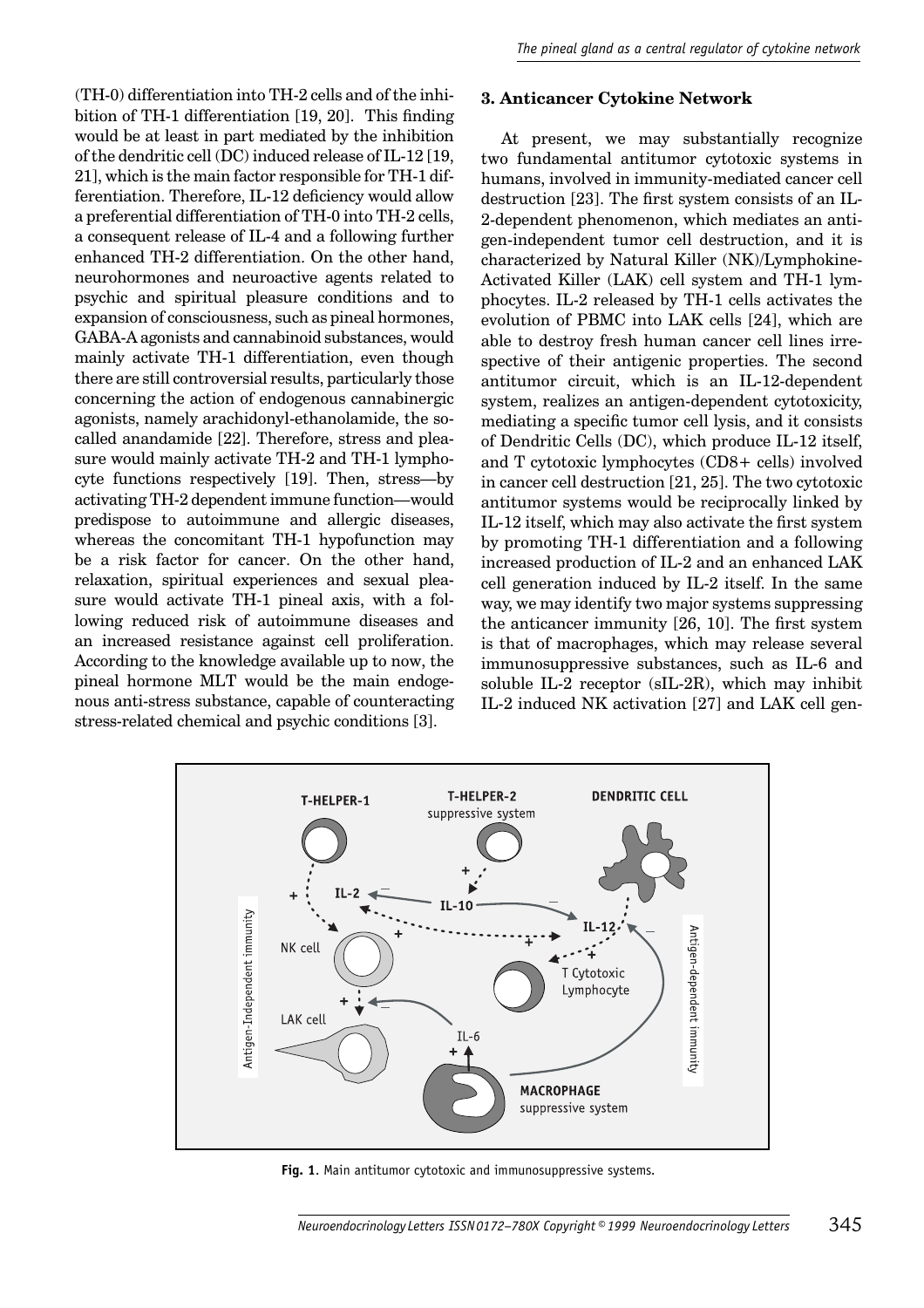eration [28]. The second system is represented by TH-2 lymphocytes, which produce IL-10–capable of inhibiting the activity of both IL-2 and IL-12– and IL-4, which further promote TH-2 differentiation itself, with a consequent worsening of the already altered TH-1/TH-2 ratio occurring in the advanced neoplasms [11]. Anticancer cytotoxic, suppressive system and their relations are illustrated in Fig. 1. From a clinical point of view, the main cytokines to monitor the biological response during IL-2 cancer immunotherapy, the most promising tumor biotherapy available up to now would have to be at least IL-2, IL-12, IL-10, IL-4 and IL-6 [23, 10]. Lower levels of IL-2 or IL-12 and abnormally high levels of IL-6 and IL-10 have been proven to be associated with a poor prognosis in metastatic cancer patients [10].

### **4. Pineal gland and Immunity**

Several biological regulatory functions may be assigned to the pineal gland and to its main hormone MLT, including the modulation of neuroendocrine, immune, hemopietic and cardiovascular systems [3]. The first evidence suggesting a pineal modulation of the immunity was proposed about 30 years ago by Jankcovic et al. [29]. Then, several immunostimulating effects were attributed to the pin-eal and its most investigated hormone MLT, namely stimulation of T lymphocyte functions in a TH-1 way, stimulation of NK cell activity and of their evolution into LAK cells, inhibition of macrophage-mediated immunosuppressive effects on the anticancer reaction and of TH-2–mediated immunosuppression [30]. Therefore, the pineal would preferentially activate the cellular immunity, whereas the humoral immunity is not amplified by MLT. Both lymphocytes, namely TH-1 cells, and macrophages may express MLT receptors and—in addition—MLT may be directly released from both T lymphocytes and macrophages [30, 31]. The activation of TH-1 functions would have to be considered as the main effect to explain the well documented pineal stimulation of the anticancer immunity. However, it has to be considered that MLT is not the only potentially active hormone produced by the pineal gland. In fact, preliminary results seem to suggest that at least two other pineal indoles, 5-methoxytryptophol and 5-methoxytryptamine, may play immunomodulating effects [32, 33].

## **5. Pineal-Cytokine feed-back mechanisms**

The basis-mechanism capable of explaining the great variety of immunomodulatory effects of the

pineal gland may be identified in the regulation of the cytokine network. The pineal may influence the release of cytokines, which in turn influences the pineal endocrine activity. The pineal would modulate the cytokine network in relation to both environmental and psychoemotional conditions. It is known that cytokines may influence the whole neuroendocrine system, including CNS and PNS, not only the pineal gland, and—on the other hand—the pineal is not the only neuroendocrine organ capable of influencing cytokine secretions [2, 6]. At present, however, it is possible only for the pineal to identify not only reciprocal neuroimmune influences, but clinically evident cytokine-pineal feedback mechanisms, involved in maintaining an effective TH-1– dependent immune response. At present, at least three pineal cytokine feedback mechanisms may be recognized in humans according to preliminary clinical investigations [5, 8, 30, 34]. MLT has been proven to stimulate IL-2 secretion [30], which in turn tends to inhibit MLT release, even though the effects of IL-2 on MLT production would depend on IL-2 dose and way of administration [5] . MLT stimulates IL-12 and enhances IL-2-induced secretion of IL-12 [7, 34] which in contrast may inhibit MLT release [7]. The aim of these two pineal-cytokine feedback circuits is to induce an effective TH-1 dependent immunity, including the anticancer reaction. Therefore, whereas the biological significance of cytokine-HPA axis circuit is the prevention of an exaggerated immune response, the aim of pineal/ IL-2/IL-12 neuroimmune network is to guarantee an adequate immune response against the various pathological agents. In more detail, the activation of HPA-axis induces a preferential TH-2 response, whereas IL-2 -IL-12 -pineal axis would generate a TH-1-dependent immunity. In other words, the cellular immunity, which is a TH-1 dependent phenomenon, is influenced by the pineal-neuroimmune circuit, whereas the humoral one, which is a TH-2-dependent phenomenon, is controlled by HPAaxis cytokine interactions. The third possible pinealcytokine feedback mechanism involves TNF-alpha secretion. TNF-alpha stimulates MLT release [8], whereas MLT suppresses TNF-alpha secretion [35], and MLT-induced inhibition of TNF-alpha release would be one of the main mechanisms responsible for the well documented anti-cachectic property of MLT [35]. Therefore, the physiopathological significance of pineal-TNF-alpha interactions would be the prevention of cancer or infection induced weight loss. Pineal and HPA-cytokine feedback mechanisms are illustrated in Fig. 2.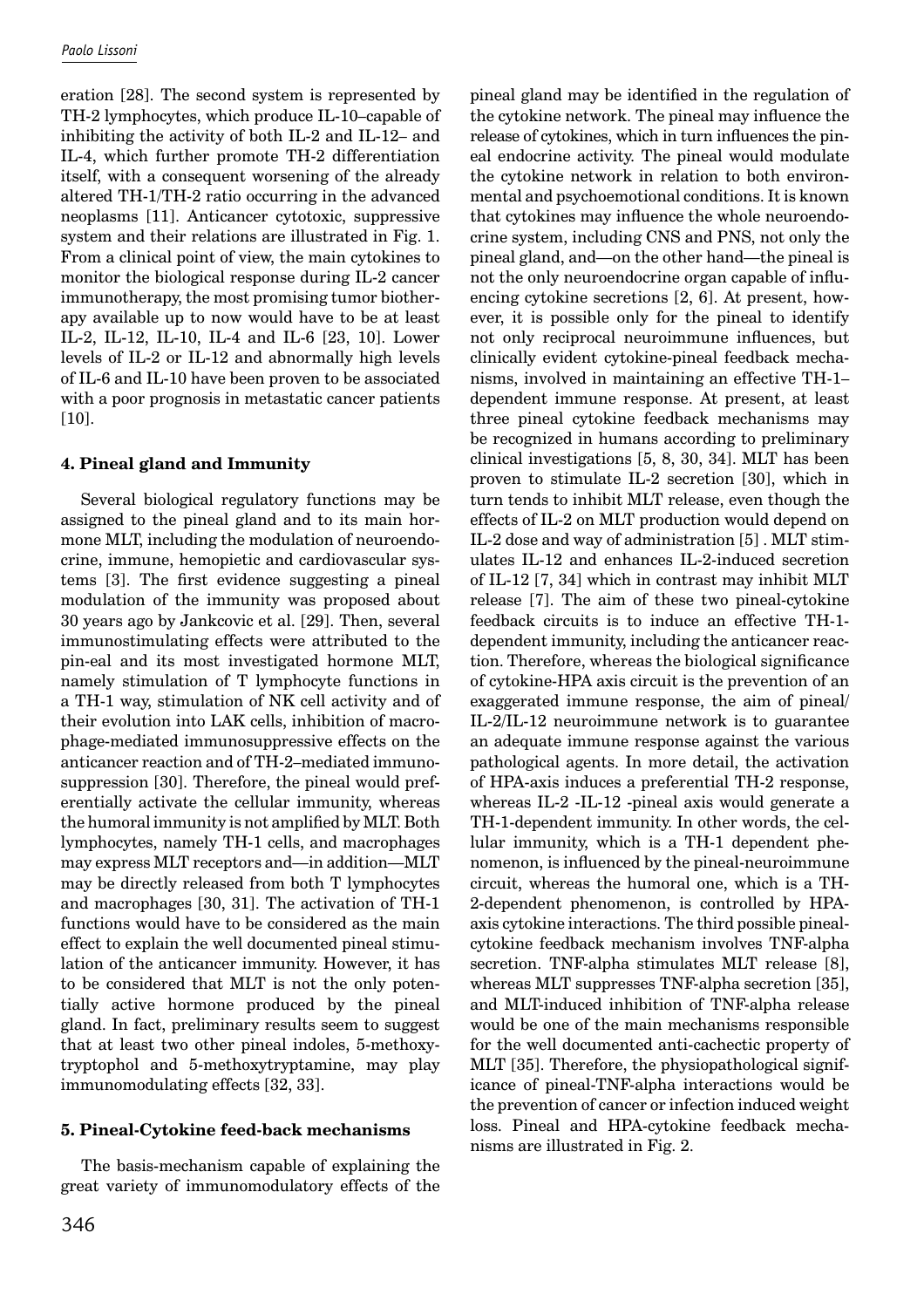

**Fig. 2.** Hypothalamic-pituitary-adrenal axis and pineal-cytokine feed-back mechanisms.

#### **6. Pineal modulation of the anticancer cytokine network**

Because of the preferential effect of MLT on TH-1 rather than TH-2 cell differentiation [6, 30] and of its inhibitory activity on macrophage-mediated suppression of the anticancer immunity [36], an effective pineal endocrine function could reverse the major immune alterations occurring in human neoplasms, including the hyperfunction of macrophage and TH-2 system and the hypofunction of TH-1– Dendritic Cells–NK cell system. Unfortunately, it has been proven that cancer progression is associated with a progressive pineal hypofunction, with a consequently diminshed production of MLT during the dark period of the day [37, 38]. At present, it is still unknown whether which may be the primum movens between pineal damage and cancer-related immune alterations. In experimental conditions, it has been observed that pharmacological corrections of the neurochemical alterations occurring during the carcinogenetic process may counteract the onset of tumor itself [39]. Therefore, it is probable that a pre-existing pineal hypofunction may be at least in part involved and predisposed to cancer development or cancer recurrence for patients radically operated for a primary tumor. This statement may be justified by the fact that all conditions characterized by a pineal hypofunction or dysfunction, including depression, stress and exposition to magnetic fields, may predispose to cancer, whereas the evidence of a pineal hyperfunction, such as blindness, is associated with a diminished risk of cancer [40, 41]. Moreover, in experimental conditions it has been shown that pinealectomy reduces IL-2 anticancer activity [4]. Since cancer progression is associated with a progressive pineal hypofunction [37, 38], its pharmacological correction by the exogenous administration of MLT could improve the efficacy of IL-2 itself. In fact, our previous clinical studies had already demonstrated better therapeutic results with IL-2 plus MLT than with IL-2 alone in patients with disseminated cancer [36]. In any case, further studies will be required to better define which relation may exist between IL-2, as well IL-12, antitumor efficacy and changes in pineal endocrine function. Preliminary clinical studies have shown that a chronic injection of IL-2 may normalize MLT secretion in advanced cancer patients with a pretreatment abnormal light/dark rhythm of the pineal hormone, consisting of a lack of its physiological nocturnal increase [42].

#### **7. Heart-Pineal interaction and Neuroimmuno-modulation**

It is a common opinion that the brain is the most important organ of NIM. However, recent studies suggest that also the heart may play evident NIM effects through the release of immunomodulating substances, namely Atrial Natriuretic Peptide (ANP) and Endothelin-1 (ET-1) [43, 44]. They are provided by opposite cardiovascular effects, since ANP induces vasodilation and activation of the parasympathetic system, whereas ET-1 is the most potent endogenous vasoconstrictive agent, capable of activating the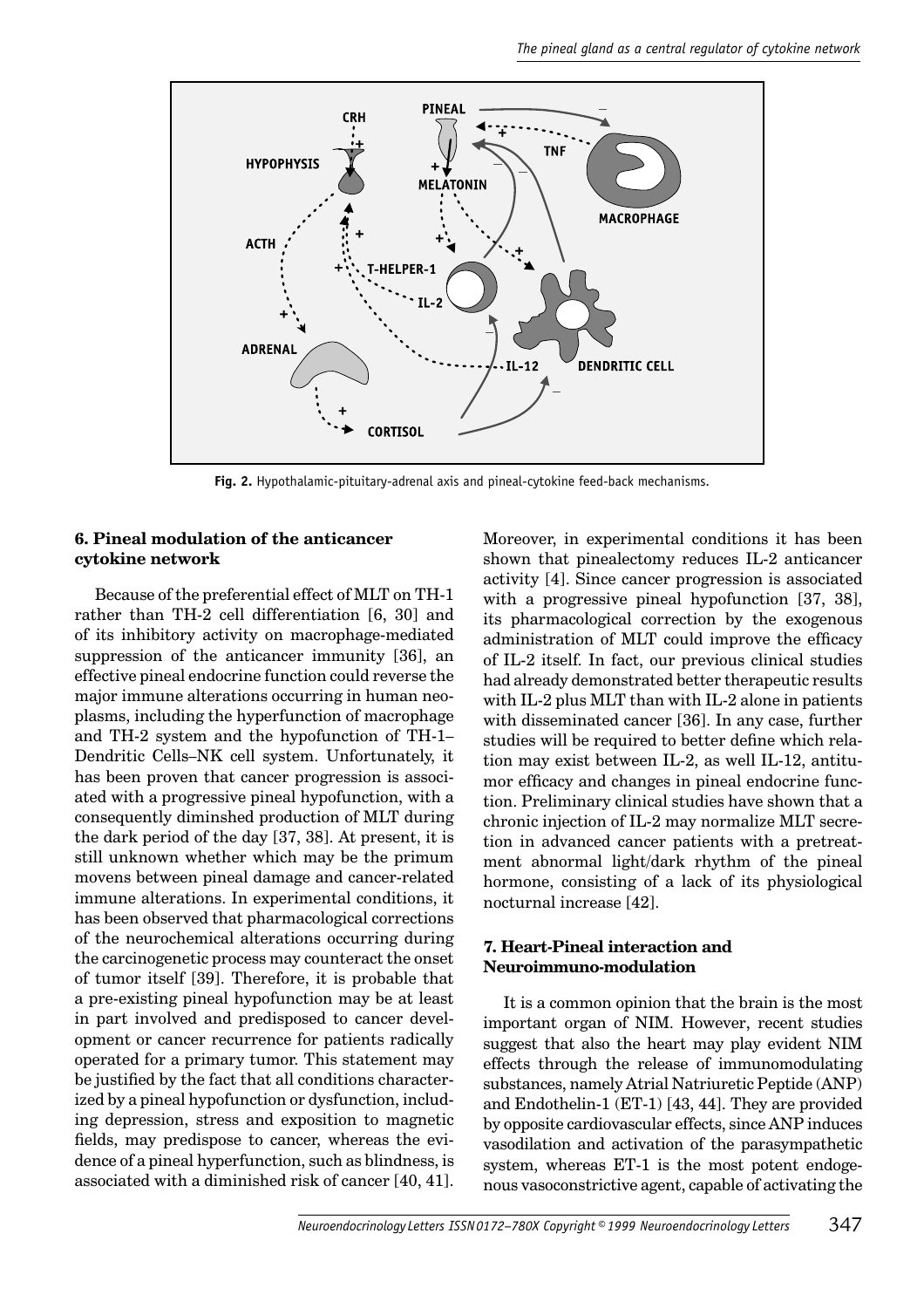adrenergic system. In addition, ANP may be effective in the treatment of heart failure, whereas ET-1 is the main molecule capable of inducing heart failurerelated cardiac hypertrophy [43]. Moreover, recent data would suggest that ANP and ET-1 may play opposite effects also on other biological functions, including immune response, cell proliferation and angiogenesis [43, 44]. ANP would play immunostimulatory effects by directly activating T-lymphocytes functions [45], whereas ET-1 would immunosuppress by enhancing the inhibitory effect of Vascular Endothelial Growth Factor (VEGF) on Dendritic cell (DC) maturation [46], with a following diminished availability of IL-12. Finally, ET-1 stimulates cancer cell proliferation by acting as a tumor growth factor per se and enhancing the activity of other tumor growth factors and angiogenic molecules, such as VEGF [43, 47]. In contrast, ANP would play an antitumor role by stimulating T-lymphocyte activation [45] and counteracting the pro-angiogenic effect of ET-1 [44]. Then, the heart may either stimulate or inhibit the immunity, with important consequences on tumor growth. In addition, myocardiocytes have been proven to release antiproliferative substances, whose nature, however, is still unknown [48]. According to preliminary data, there would be a feedback mechanism between cardiac endocrine activity and pineal gland, which may explain the environmental influence on the cardiac functions [49]. In more detail, ANP stimulates MLT secretion [50], whereas MLT would inhibit ET-1 production, and this fact could explain the preferential hypotensive effect of MLT itself [3]. The activation of ANP-pineal axis would protect against the risk of an exaggerated adrenergic stimulation of the heart, and a possible alteration of this axis would be involved in the pathogenesis of sudden infant death syndrome [51]. Therefore, ANP-pineal axis could be considered as another anti-stress circuit, capable of enhancing the immune response and protecting against the negative influence of stress on cardiac function and immunity. Then, the pineal gland would represent

#### REFERENCES

- 1 Shrivastava A, Aggarwal BB. Cytokines as biological regulators of homeostasis. J Biol Regul Homeost Agents 1998; **12**:1–24.
- 2 Jankovic BD. Neuroimmunomodulation. From phenomenology to molecular evidence. Ann NY Acad Sci 1994; **741**:1–38.
- 3 Brzezinski A. Melatonin in humans. N Engl J Med 1997; **336**: 186–195.
- 4 Del GobboV, Libri V, Villani N, Callo R, Nisticò G. Pinealectomy inhibits interleukin-2 production and natural killer activity in mice. Int J Immunopharmacol 1989; **11**:567–571.
- 5 Lissoni P, Barni S, Archili C, Cattaneo G, Rovelli F, Conti A, et al. Endocrine effects of a 24-hour intravenous infusion of interleukin-2 in the immunotherapy of cancer. Anticancer Res 1990; **10**:753–758.
- 6 Maestroni GJM. The immunoendocrine role of melatonin. J Pineal Res 1993;**14**:1–10.
- 7 Lissoni P, Pittalis S, Barni S, Rovelli F, Fumagalli L; Maestroni GJM. Regulation of interleukin-2/interleukin-12 interactions by the pineal gland. Int J Thymol 1997; **5**:443–447.
- 8 Braczkowski R, Zubelewicz B, Romanowski O, Mazurkieicz E, Lissoni P, Rovelli F. Restoration of the melatonin circadian rhythm after h-rec-TNF-alpha therapy in patients with advanced cancer. Polish J Endocrinol 1996; **47**:375–381.
- 9 Zylinska K, Komorowski J, Robak T, Mucha S, Stepien H. Effect of granulocyte-macrophage colony stimulating factor and granulocyte colony stimulating factor on melatoni secretion in rats in vivo and in vitro studies. J Neuroimmunol 1995; **56**:187–190.
- 10 Lissoni P. Prognostic markers in interleukin-2 therapy. Cancer Biother Radiopharm 1996; **11**:285–287.
- 11 Clerici M, Clerici E. The tumor enhancement phenomenon: reinterpretation from a Th1/Th2 perspective. J Natl Cancer Inst 1996; **88**:461–462.
- 12 Del Prete G. Human Th1 and Th2 lymphocytes: their role in the pathophysiology of atopy. Allergy 1991; **47**:450–455.
- 13 Jasnosky ML, Kugler J. Relaxation, imagery and neuroimmunomodulation. Ann NY Acad Sci 1987; **496**:722–730.
- 14 Connor TJ, Leonard BE. Depression, stress and immunological activation: the role of cytokines in depressive disorders. Life Sci 1998; **62**:583–606.
- 15 Grugni G, Granata A, De Medici C, Ardizzi A, Guzzaloni G, Baldini A, et al. Effects of erotic visual stimulation on melatonin serum levels. J Endocrinol Invest 1994; **17** (suppl 1):36.
- 16 Rubinow DR. Brain, behaviour and immunity: an interactive system. J Natl Cancer Inst Monogr 1990; **10**:79–82.
- 17 Payne LC, Krueger JM. Interactions of cytokines with the hypothalamus-pituitary axis. J Immunother 1992; **12**:171–173.
- 18 Besedovsky H, Del Rey A, Sorkin E, Dinarello CA. Immunoregulatory feed-back between interleukin-1 and glucocorticoid hormones. Science 1986; **233**:652–654.
- 19 Elenkov IJ, Papanicolaou DA, Wilber RL, Chrosous GP. Modulatory effects of glucocorticoid and catecholamines on human interleukin-12 and interleukin-10 production: clinical implications. Proc Ass Am Phys 1996; **108**:374–381.
- 20 Sacerdote P, Panerai AE. Role of opioids in the modulation of TH1/TH2 responses. Neuroimmunomodulation 1999; **6**:422–423.
- 21 Banks RE, Patel PM, Selby PJ. Interleukin-12: a new clinical player in cytokine therapy. Br J Cancer 1995; **71**:655–659.
- 22 Klein TW, Newton C, Friedman H. Cannabinoid receptors and immunity. Immunol. Today 1998; **19**:373–381.
- 23 Atzpodien J, Kirchner H. Cancer, cytokines and cytotoxic cells: interleukin-2 in the immunotherapy of human neoplasms. Klin Wochenschr 1990; **68**:1–11.
- 24 Whittington R, Faulds D. Interleukin-2. Drugs 1993; **46**:446–514.